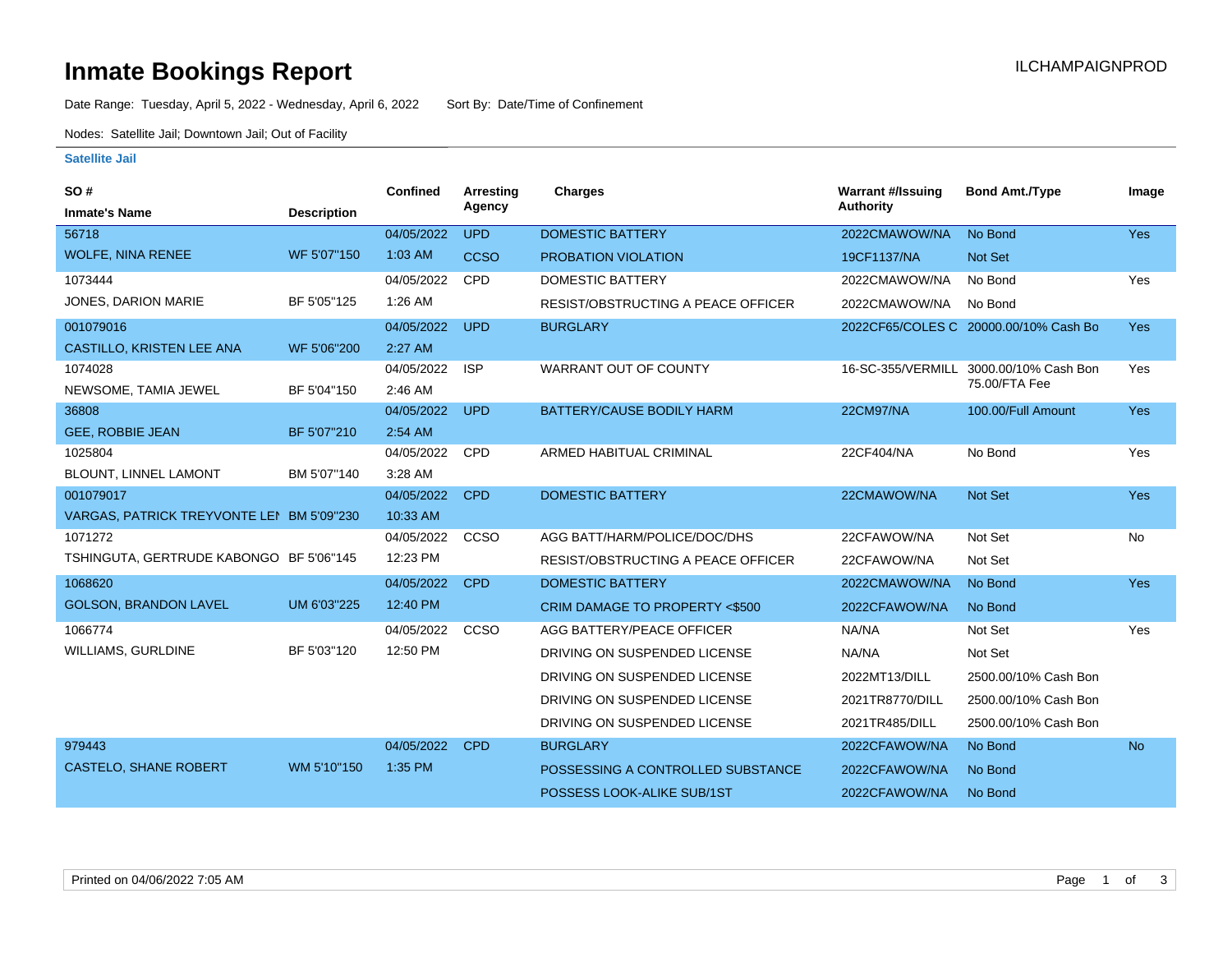## **Inmate Bookings Report International Contract Contract Contract Contract Contract Contract Contract Contract Contract Contract Contract Contract Contract Contract Contract Contract Contract Contract Contract Contract Co**

Date Range: Tuesday, April 5, 2022 - Wednesday, April 6, 2022 Sort By: Date/Time of Confinement

Nodes: Satellite Jail; Downtown Jail; Out of Facility

#### **Satellite Jail**

| SO#                                      |                    | Confined   | <b>Arresting</b> | Charges                              | <b>Warrant #/Issuing</b> | <b>Bond Amt./Type</b>                  | Image      |
|------------------------------------------|--------------------|------------|------------------|--------------------------------------|--------------------------|----------------------------------------|------------|
| <b>Inmate's Name</b>                     | <b>Description</b> |            | Agency           |                                      | Authority                |                                        |            |
| 1067911                                  |                    | 04/05/2022 | <b>CCSO</b>      | OBSTRUCTING IDENTIFICATION           | 2022CMAWOW/NA            | Not Set                                | <b>No</b>  |
| THOMAS, DION JAMEL                       | BM 5'10"160        | 2:31 PM    |                  | <b>FELON POSS/USE WEAPON/FIREARM</b> | 2022CFAWOW/NA            | No Bond                                |            |
|                                          |                    |            |                  | CAUSE CHILD TO BE ENDANGERED         | 2022CMAWOW/NA            | <b>Not Set</b>                         |            |
|                                          |                    |            |                  | <b>UNLICENSED</b>                    | 2022TRAWOW/NA            | <b>Not Set</b>                         |            |
|                                          |                    |            |                  | CHILD RESTRAINT VIO/CHILD <8         | 2022TRAWOW/NA            | <b>Not Set</b>                         |            |
|                                          |                    |            |                  | DRIVING 1-10 MPH ABOVE LIMIT         | 2022TRAWOW/NA            | <b>Not Set</b>                         |            |
|                                          |                    |            |                  | NO VALID REGIS/1ST AND 2ND           | 2022TRAWOW/NA            | <b>Not Set</b>                         |            |
| 1069766                                  |                    | 04/05/2022 | <b>CPD</b>       | THEFT CON INTENT PERSON <\$500       | 2020CM292/ROSEN          | 1000.00/10% Cash Bon                   | Yes        |
| PHILLIPS, REBEKAH LOUISE                 | WF 5'06"130        | 2:44 PM    |                  | POSS HYPO/SYRINGE/NEEDLES/2ND+       |                          | 2020CF460/ROSENI 10000.00/10% Cash Bo  |            |
| 001079019                                |                    | 04/05/2022 | <b>CCSO</b>      | <b>FUGITIVE FROM JUSTICE</b>         | 2020CFAWOW/NA            | No Bond                                | <b>Yes</b> |
| HINES, SHAUNICA EL                       | BF 5'04"148        | 3:32 PM    |                  |                                      |                          |                                        |            |
| 001079020                                |                    | 04/05/2022 | <b>CPD</b>       | <b>DOMESTIC BATTERY</b>              | 2022CMAWOW/NA            | No Bond                                | Yes        |
| MOORE-FOSTER, RIEGEL SHOANN/ BF 5'06"108 |                    | 3:42 PM    |                  |                                      |                          |                                        |            |
| 986640                                   |                    | 04/05/2022 | <b>UPD</b>       | <b>DOMESTIC BATTERY</b>              | 2022CMAWOW/NA            | <b>Not Set</b>                         | <b>Yes</b> |
| <b>CARTER, DEWANDEE FAY</b>              | BF 5'05"170        | 5:06 PM    |                  |                                      |                          |                                        |            |
| 001079021                                |                    | 04/05/2022 | <b>CCSO</b>      | DOMESTIC BATTERY                     | 2022CMAWOW/NA            | No Bond                                | Yes        |
| SCHAEFFER, DAVID JOSPH                   | WM 5'08"165        | 5:20 PM    |                  |                                      |                          |                                        |            |
| 001077600                                |                    | 04/05/2022 | <b>RPD</b>       | DRIVING ON SUSPENDED LICENSE         |                          | 2021-TR-7869/JUDG 5000.00/10% Cash Bon | <b>Yes</b> |
| <b>MOORE, TANGIER MARIA</b>              | BF 5'00"128        | 6:57 PM    |                  |                                      |                          |                                        |            |
| 001079022                                |                    | 04/05/2022 | <b>CCSO</b>      | <b>DOMESTIC BATTERY</b>              | 2022CMAWOW/NA            | No Bond                                | <b>Yes</b> |
| ROE, MICHAEL STEVEN                      | WM 6'01"210        | 10:01 PM   |                  |                                      |                          |                                        |            |

**Total Satellite J19**